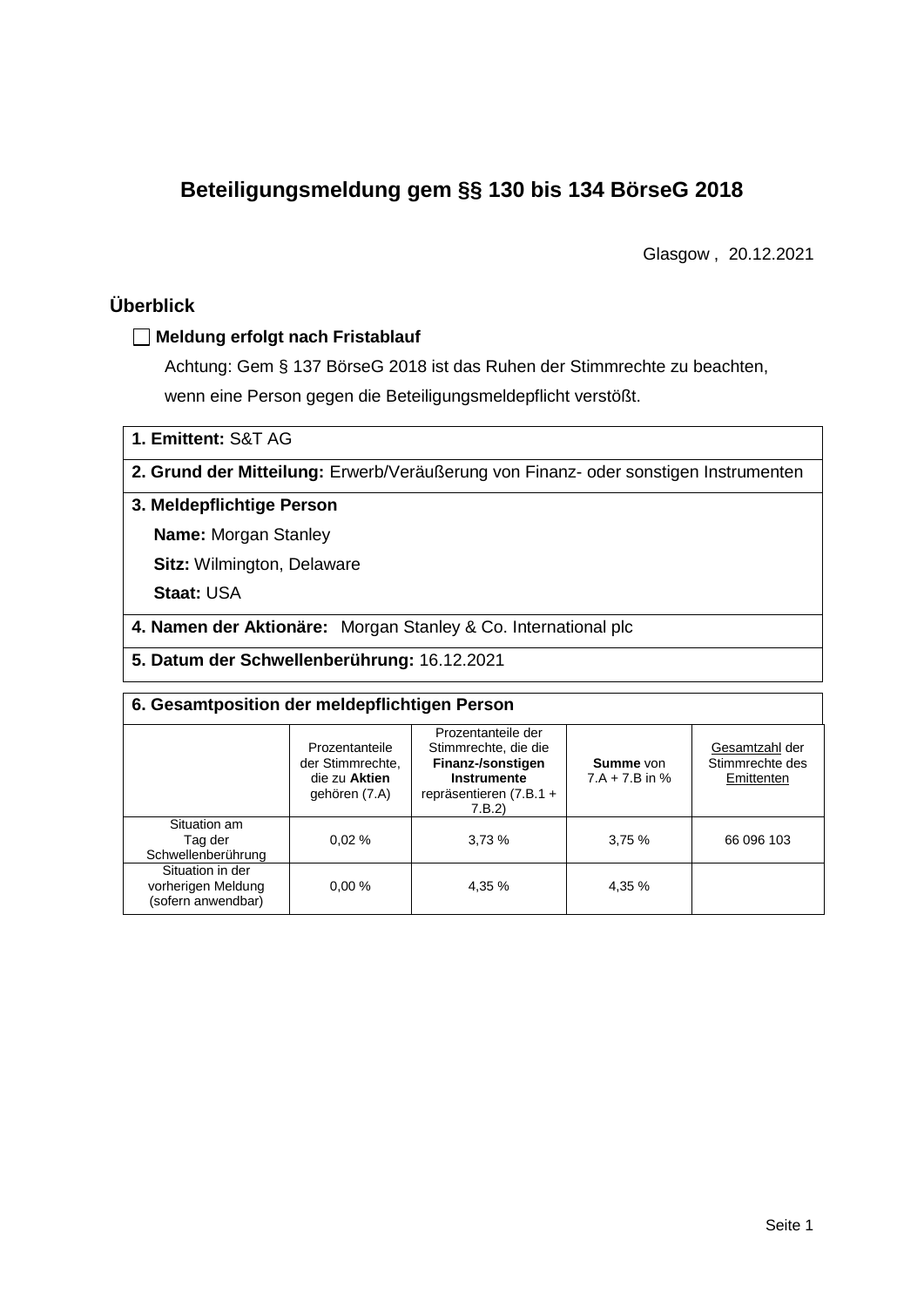# **Details**

# **7. Details über die gehaltenen Instrumente am Tag der Berührung der Schwelle:**

| A: Stimmrechte, die zu Aktien gehören |                                  |                                      |                                           |                                    |  |  |
|---------------------------------------|----------------------------------|--------------------------------------|-------------------------------------------|------------------------------------|--|--|
|                                       |                                  | Anzahl der Stimmrechte               | Prozentanteil der Stimmrechte             |                                    |  |  |
| <b>ISIN der Aktien</b>                | Direkt<br>(§ 130 BörseG<br>2018) | Indirekt<br>$(S$ 133 BörseG<br>2018) | <b>Direkt</b><br>$(S$ 130 BörseG<br>2018) | Indirekt<br>(§ 133 BörseG<br>2018) |  |  |
| AT0000A0E9W5                          |                                  | 10 165                               |                                           | 0.02%                              |  |  |
| Subsumme A                            |                                  | 10 165                               |                                           | 0.02%                              |  |  |

| B 1: Finanzinstrumente / sonstige Instrumente gem § 131 Abs 1 Z 1 BörseG 2018                                                                        |                            |              |               |       |  |
|------------------------------------------------------------------------------------------------------------------------------------------------------|----------------------------|--------------|---------------|-------|--|
| Anzahl der Stimmrechte<br>Prozentanteil der<br>Art des Instruments<br>Ausübungsfrist<br>die erworben werden<br>Verfalldatum<br>Stimmrechte<br>können |                            |              |               |       |  |
| Right of recall over<br>securities lending<br>agreements                                                                                             | at any time<br>at any time |              | 2 2 8 1 2 6 1 | 3.45% |  |
|                                                                                                                                                      |                            | Subsumme B.1 | 2 2 8 1 2 6 1 | 3.45% |  |

| B 2: Finanzinstrumente / sonstige Instrumente gem § 131 Abs 1 Z 2 BörseG 2018 |              |                |                                    |                           |                                     |
|-------------------------------------------------------------------------------|--------------|----------------|------------------------------------|---------------------------|-------------------------------------|
| Art des<br>Instruments                                                        | Verfalldatum | Ausübungsfrist | Physisches oder<br>Cash Settlement | Anzahl der<br>Stimmrechte | Prozentanteil<br>der<br>Stimmrechte |
| <b>Equity Swap</b>                                                            | 21.01.2022   | at any time    | Cash                               | 185 461                   | 0.28%                               |
|                                                                               |              |                | Subsumme B.2                       | 185 461                   | 0.28%                               |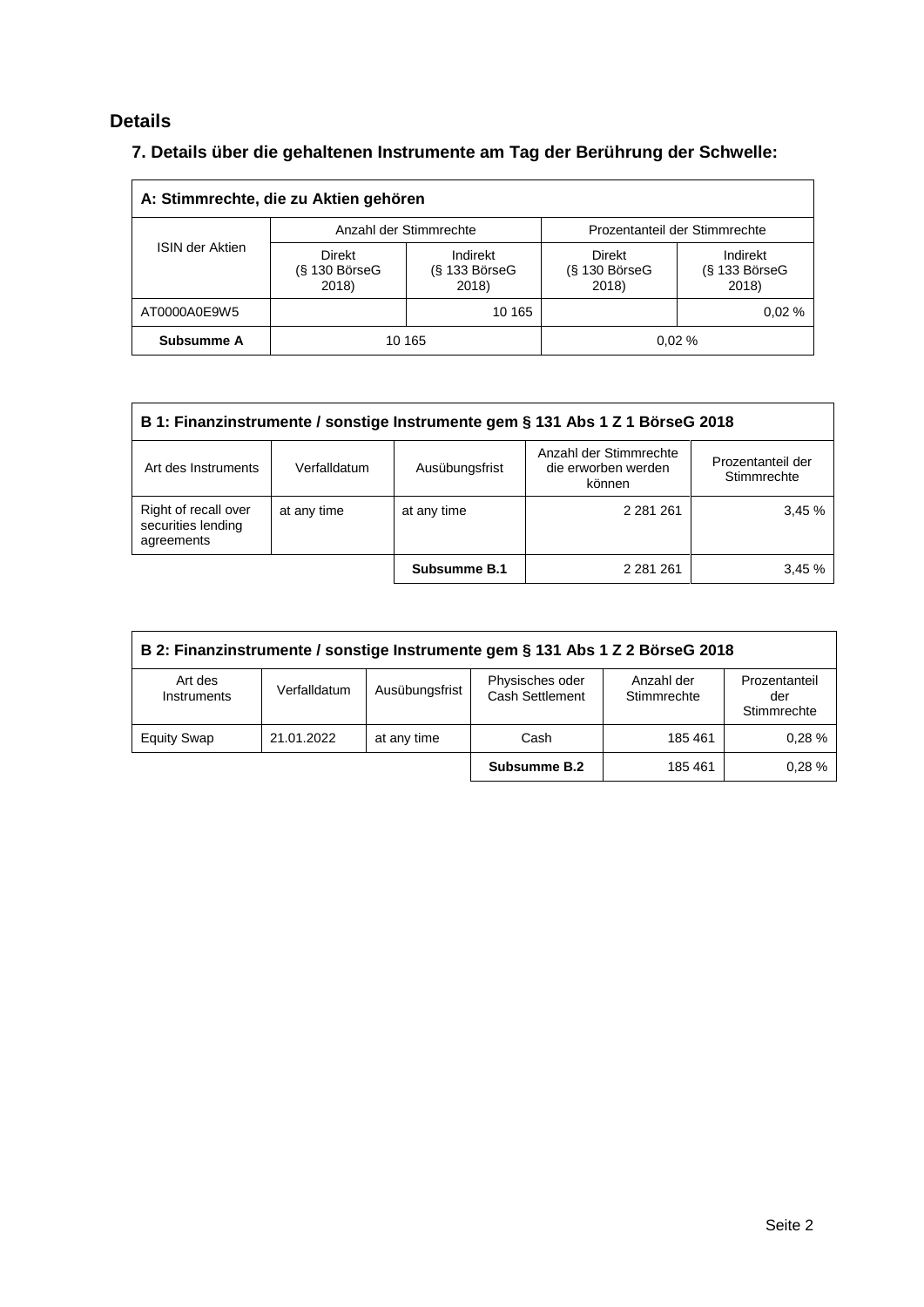### **8. Information in Bezug auf die meldepflichtige Person:**

Die meldepflichtige Person (Punkt 3) wird nicht von einer natürlichen/juristischen Person kontrolliert und kontrolliert auch keine andere Person, die direkt oder indirekt Instrumente am Emittenten hält.

 $\boxtimes$  Volle Kette der kontrollierten Unternehmen, über die die Stimmrechte und/oder Finanz-/sonstigen Instrumente gehalten werden, beginnend mit der obersten kontrollierenden natürlichen oder juristischen Person:

| Ziffer           | <b>Name</b>                                            | Direkt kontrolliert<br>durch Ziffer | Direkt gehaltene<br>Stimmrechte in<br>Aktien (%) | Direkt gehaltene<br>Finanz-<br>/sonstige<br>Instrumente $(\%)$ | Total von beiden<br>$(\%)$ |
|------------------|--------------------------------------------------------|-------------------------------------|--------------------------------------------------|----------------------------------------------------------------|----------------------------|
| 1                | Morgan Stanley                                         |                                     |                                                  |                                                                |                            |
| $\boldsymbol{2}$ | Morgan Stanley<br>Capital<br>Management,<br><b>LLC</b> | 1                                   |                                                  |                                                                |                            |
| 3                | Morgan Stanley<br>Domestic<br>Holdings, Inc.           | $\overline{2}$                      |                                                  |                                                                |                            |
| $\overline{4}$   | Morgan Stanley<br>& Co. LLC                            | 3                                   | 0,00%                                            | 2,09 %                                                         | 2,09%                      |
| 5                | <b>Prime Dealer</b><br>Services Corp.                  | $\overline{4}$                      | 0,00 %                                           | 0,02 %                                                         | 0,02%                      |
| 6                | Morgan Stanley<br>International<br>Holdings Inc.       | 1                                   |                                                  |                                                                |                            |
| 7                | Morgan Stanley<br>International<br>Limited             | 6                                   |                                                  |                                                                |                            |
| 8                | Morgan Stanley<br>Investments<br>(UK)                  | 7                                   |                                                  |                                                                |                            |
| 9                | Morgan Stanley<br>& Co.<br>International plc           | 8                                   | 0,02%                                            | 1,62 %                                                         | 1,64 %                     |
|                  |                                                        |                                     |                                                  |                                                                |                            |

## **9. Im Falle von Stimmrechtsvollmacht**

Datum der Hauptversammlung: -

Stimmrechtsanteil nach der Hauptversammlung: - entspricht - Stimmrechten

### **10. Sonstige Kommentare:**

-

Glasgow am 20.12.2021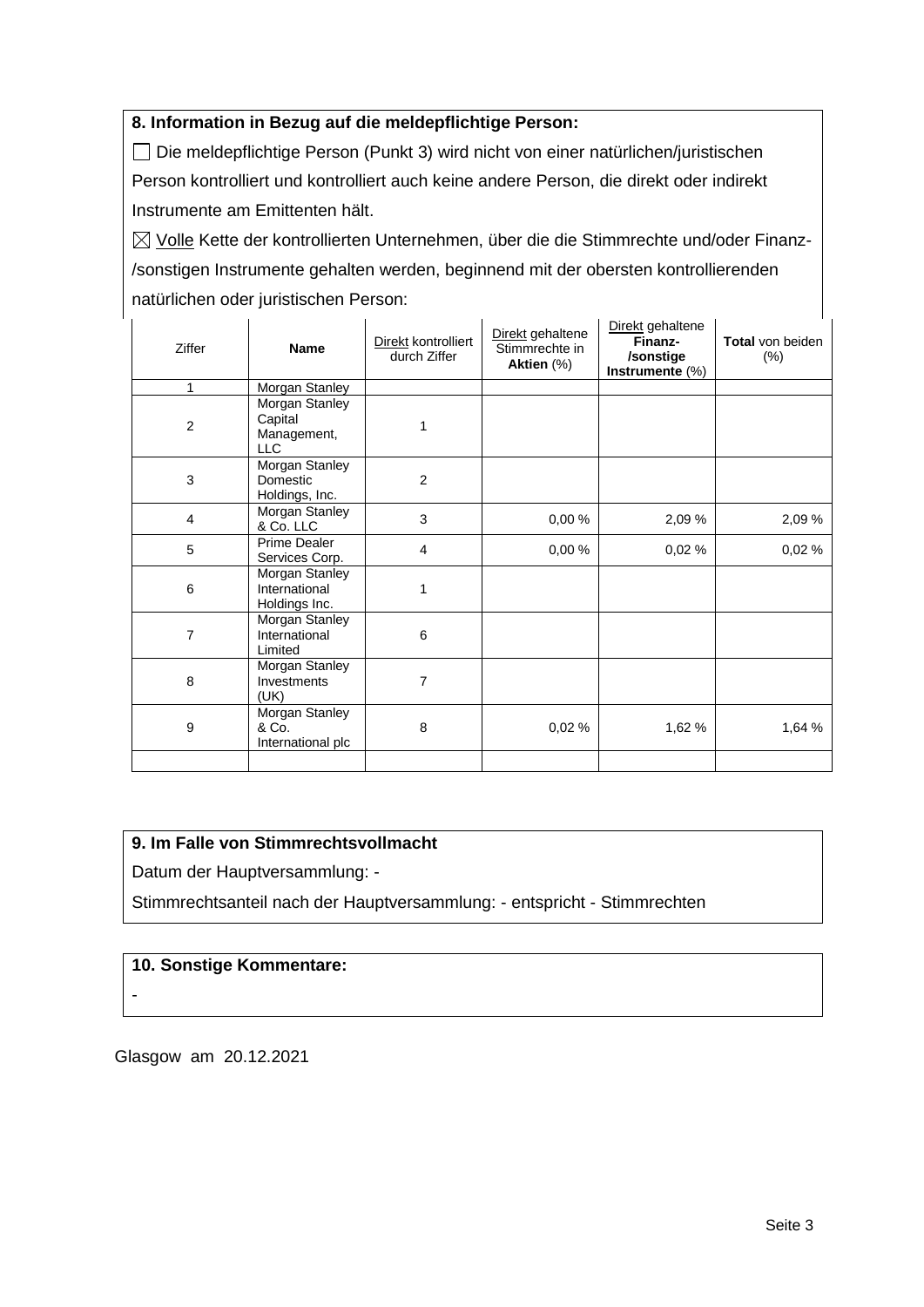# **Major holdings notification pursuant to Sec. 130 to 134 BörseG 2018**

Glasgow , 20.12.2021

### **Overview**

### **Notification made after deadline**

Caution: In case of violations of major holdings notification rules, please pay attention to Section 137 BörseG 2018 (Suspension of voting rights)

- **1. Issuer:** S&T AG
- **2. Reason for the notification:** Acquisition or disposal of financial/other instruments

### **3. Person subject to notification obligation**

**Name:** Morgan Stanley

**City:** Wilmington, Delaware

**Country:** USA

**4. Name of shareholder(s):** Morgan Stanley & Co. International plc

**5. Date on which the threshold was crossed or reached:** 16.12.2021

### **6. Total positions**

|                                                                                | % of voting rights<br>attached to<br>shares $(7.A)$ | % of voting rights<br>through<br>financial/other<br>instruments $(7.B.1 +$<br>7.B.2 | <b>Total</b> of both in %<br>$(7.A + 7.B)$ | Total number of<br>voting rights of<br>issuer |
|--------------------------------------------------------------------------------|-----------------------------------------------------|-------------------------------------------------------------------------------------|--------------------------------------------|-----------------------------------------------|
| Resulting situation on the<br>date on which threshold<br>was crossed / reached | 0.02%                                               | 3,73%                                                                               | 3,75%                                      | 66 096 103                                    |
| Position of previous<br>notification (if applicable)                           | 0.00%                                               | 4,35 %                                                                              | 4,35 %                                     |                                               |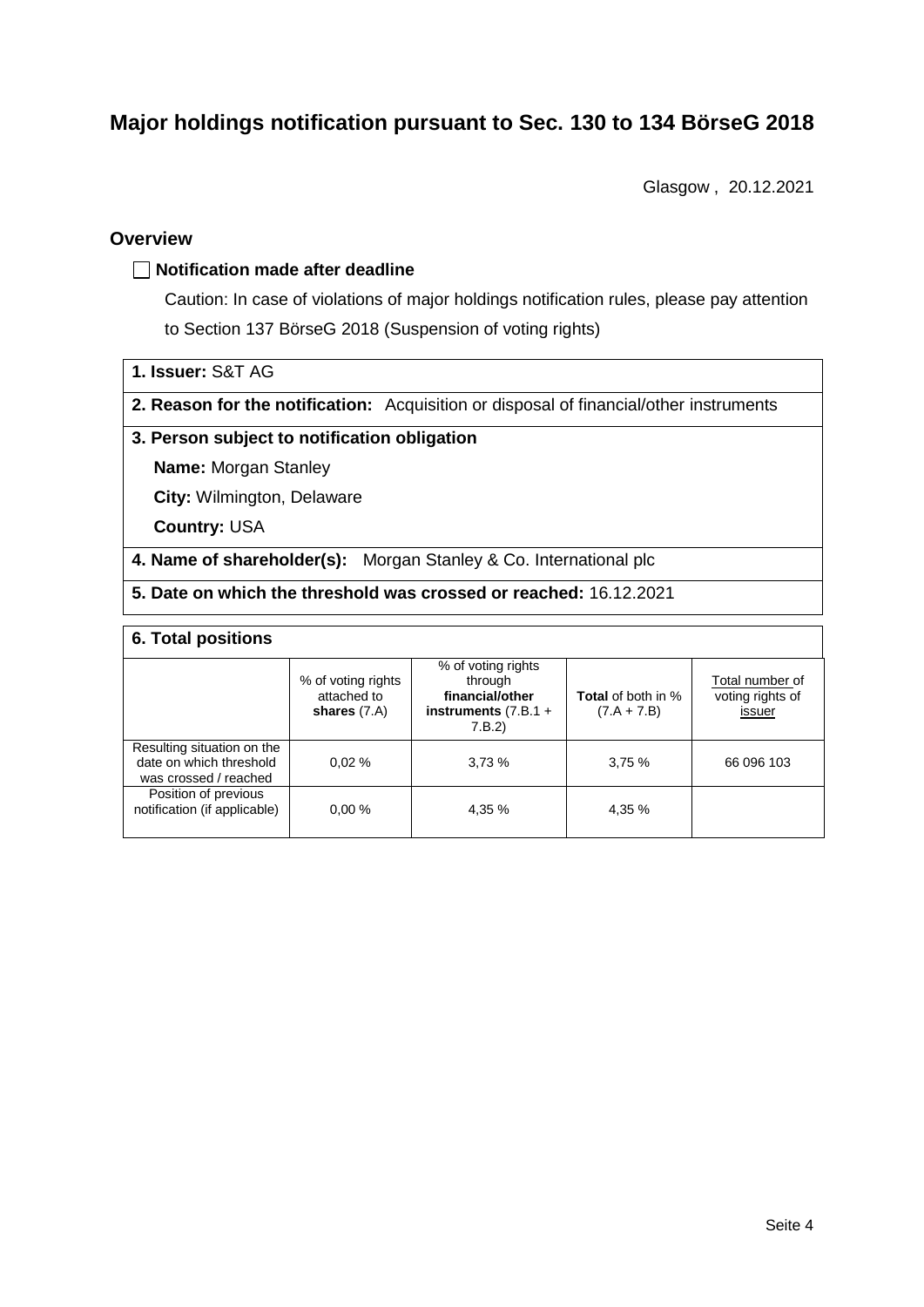# **Details**

| 7. Notified details of the resulting situation: |  |
|-------------------------------------------------|--|
|-------------------------------------------------|--|

| A: Voting rights attached to shares |                                    |                                      |                                    |                                      |  |  |
|-------------------------------------|------------------------------------|--------------------------------------|------------------------------------|--------------------------------------|--|--|
|                                     |                                    | Number of voting rights              | % of voting rights                 |                                      |  |  |
| <b>ISIN Code</b>                    | Direct<br>(Sec 130 BörseG<br>2018) | Indirect<br>(Sec 133 BörseG<br>2018) | Direct<br>(Sec 130 BörseG<br>2018) | Indirect<br>(Sec 133 BörseG<br>2018) |  |  |
| AT0000A0E9W5                        |                                    | 10 165                               |                                    | 0.02%                                |  |  |
| <b>SUBTOTAL A</b>                   |                                    | 10 165                               |                                    | 0.02%                                |  |  |

| B 1: Financial / Other Instruments pursuant to Sec. 131 para. 1 No. 1 BörseG 2018 |                        |                     |                                                                                      |                    |  |
|-----------------------------------------------------------------------------------|------------------------|---------------------|--------------------------------------------------------------------------------------|--------------------|--|
| Type of instrument                                                                | <b>Expiration Date</b> | Exercise Period     | Number of voting<br>rights that may be<br>acquired if the<br>instrument is exercised | % of voting rights |  |
| Right of recall over<br>securities lending<br>agreements                          | at any time            | at any time         | 2 2 8 1 2 6 1                                                                        | 3,45%              |  |
|                                                                                   |                        | <b>SUBTOTAL B.1</b> | 2 2 8 1 2 6 1                                                                        | 3,45%              |  |

| B 2: Financial / Other Instruments pursuant to Sec. 131 para. 1 No. 2 BörseG 2018                                                                      |            |             |                     |         |       |  |
|--------------------------------------------------------------------------------------------------------------------------------------------------------|------------|-------------|---------------------|---------|-------|--|
| Physical /<br>Expiration<br>Exercise<br>Number of<br>% of voting<br>Type of instrument<br>Cash Settlement<br>rights<br>voting rights<br>Period<br>Date |            |             |                     |         |       |  |
| <b>Equity Swap</b>                                                                                                                                     | 21.01.2022 | at any time | Cash                | 185 461 | 0.28% |  |
|                                                                                                                                                        |            |             | <b>SUBTOTAL B.2</b> | 185 461 | 0.28% |  |